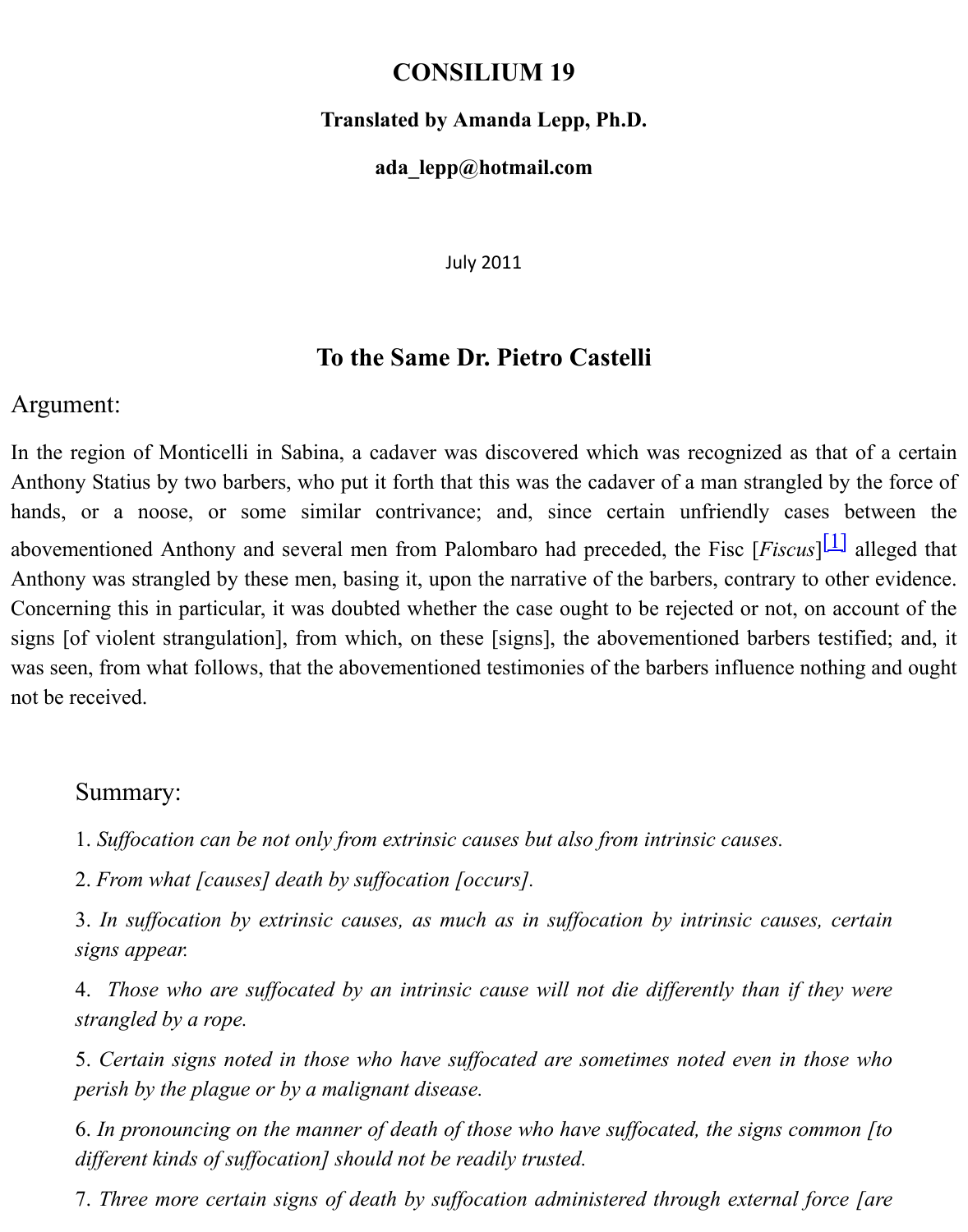<span id="page-1-0"></span>neck is constricted by a noose, rope, or other similar contrivance and the path of respiration is occluded, or when respiration is simpl[y ar](#page-3-0)rested, such as by water, charcoal smoke, poisonous fumes, and this kind) but also from intrinsic and natural causes; thus, as much in one [case] as in the other a certain brief lapse of time, as can be observed, commonly, in apoplectics, epileptics, those squinancy [inflammation of the throat], hysterics, and the like, whom we see fall dead in unexpectedly; and, if in such an evident matter we seek authorities besides all of the [ancient] they touch upon these diseases in practice, that which is recorded by Marcellus Donatus,<sup>[3]</sup> in *Medical History* (Book 11, Ch. 6), and elsewhere, by Ranchin, <sup>[4]</sup> in his book *On Sudden Ill*. following), and collected in Johann Schenck's<sup>[5]</sup> *Observations* (the Title, On Apoplexy; and Title, On Suffocation) ought to be seen.

<span id="page-1-5"></span><span id="page-1-4"></span><span id="page-1-3"></span><span id="page-1-2"></span><span id="page-1-1"></span>[2] Therefore, when by such intrinsic causes, as by extrinsic ones, this kind of suffo[cati](#page-3-1)on come to pass, it is, in fact, certain and well-accepted by physicians that, in each case, death com other way than from the prevention of respiration and the int[erru](#page-3-2)ption of the breath. Moreo [cases] in which, either through external force [or](#page-3-3) internal obstruction of the breath, death fol observed chiefly in apoplexy, which among all similar suffocation illnesses is the most 1 because inflated and full jugular veins prevent respiration, as the authority of Razes<sup>[6]</sup> (ci Marcellus Donatus (in the same place) prove; and, this is settled even by the consensus of other physicians. [3] When, therefore, in each case, the path for the breath and respiration is obstructed in the there follows, in each case, altogether the same subsequent signs and symptoms: nam blackening on the face, neck, chest, and, even, at times, on the whole body; nosebleeds; the tongue and its blackening and prominence beyond the confines of the mouth. Rather, in fact, but much more conspicuous signs than these, such as foam in the mouth, follow in [eac](#page-3-4)h Hippocrates summed up in his *Aphorisms* (Book 3, Aphorism 43), is a sign common to suffocated, chiefly when they have perished. Moreover, besides foam in the mouth, lungs full are observed, [and] there occurs a bulging and prominence of the eyes, swelling of the head, d profusion of blood not only from the nostrils, but also sometimes from the mouth, ears, and  $\epsilon$ parts, and many other things, all of which appear as much in suffocation purposely carried administered by the hands, a noose, a rope, or similar contrivances, as in suffocation proceeding from the hands, a noose, a rope, or similar contrivances, as in suffocation proceeding from  $\alpha$ intrinsic causes, for no other reason than because, when the path of the breath and respiration has been had intercepted, blood runs back to the superior parts, both the veins of the head and of the adjointhe surrounding area fills up, and sometimes it even opens violently, and ruptures, when bruising, swelling, eruptions of blood, *et cetera*, proceed in the same manner, in either case, of Divinity?] testify, and also those who ought to be seen before others: Paré<sup>[7]</sup> in his book on Fortunatus Fidelis<sup>[8]</sup> in *Testimonies of Physicians* (Book 1, Ch. 3 to the end; and Book 4, Cl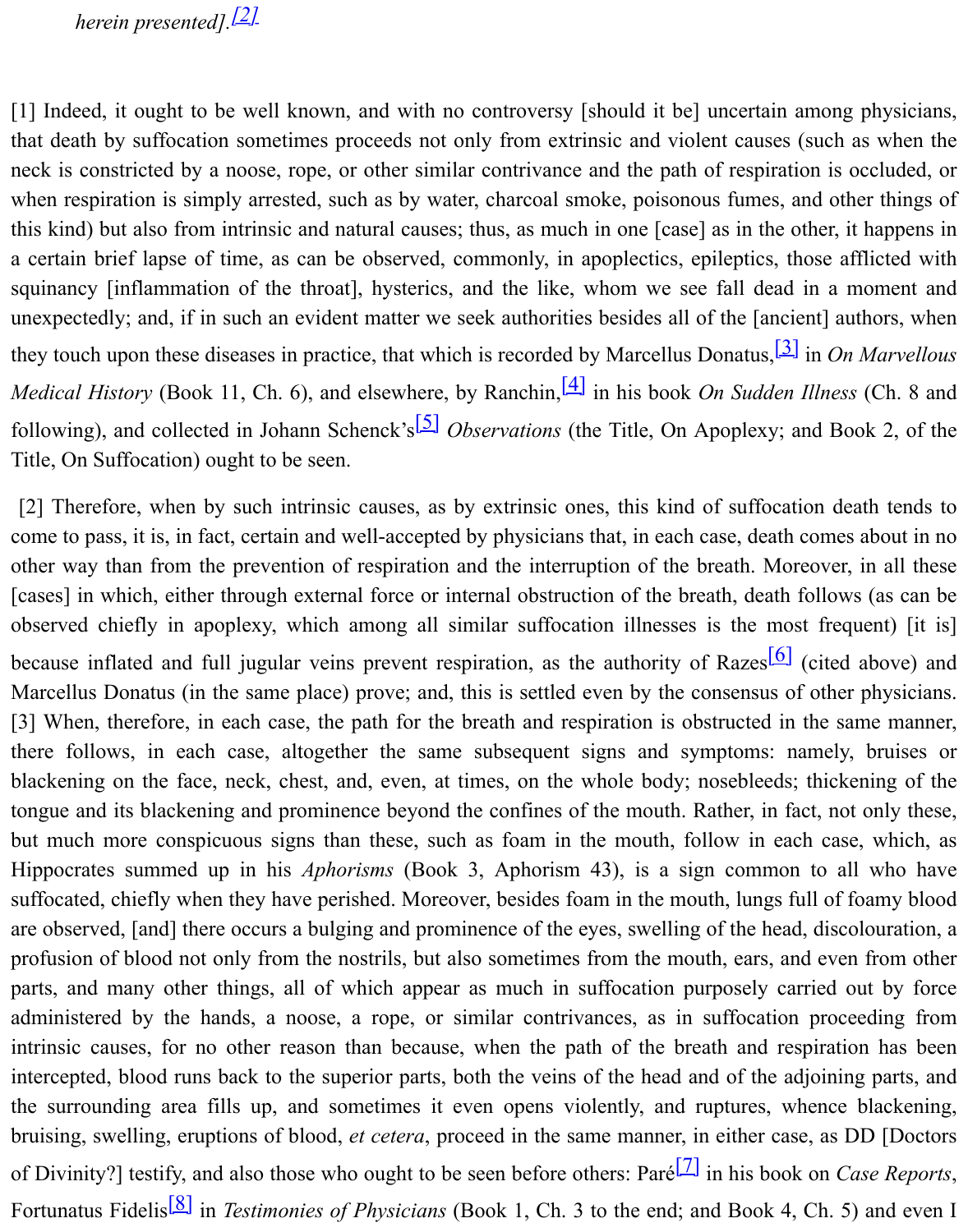treasury concerning the cadaver of Anthony Statius, recognized by two barbers, [offer] anyther shall say, anything reliable nor credible) that the abovementioned Anthony perished having by a violent death procured by hands or a noose, rather than by some internal and sudden apoplexy, epilepsy, squinancy, and the like. [I say this], first, because the signs noted by barbers were ambiguous and common to many kinds of death resulting from internal cau correctly, those signs which were noticed on the cadaver of the abovementioned Anthony are not only not the subset specific signs of death procured by means of suffocation from an external force, but nor are t signs of death resulting from suffocation from an intrinsic cause.

[5] For, concerning the first point, it is clear from those [points] already described that common to either case, and are, therefore, not specific. Concerning the second point, however, that such bruises and blackening in the body and thickening of the tongue, discolouration, nostrils, and effusion from other parts, regularly appear not so much in those who have endure as in those who perish every day either from plague or another malignity, or whatever we or fever" (*exitali febre*); Hippocrates supports [this] (*Acute Diseases*, Book 1, Text 38; and *Epid* Text 80), and what Valles<sup>[9]</sup> reports from the reasoning of Hippocrates ought to be seen (*Epid*) text 87), and likewise, if one likes, one may attend to [what we have said] on those who p similar death or fever, that it is frequently necessary to block the nostrils with cotton paddin something else because they pour out blood and putrid humors from the nostrils and mouth. A pleases, we are able [to see] the abovementioned noted signs as much in other kinds of dewhich are accustomed to [foll](#page-3-5)ow from suffocation.

[6] Secondly, since one may not trust in pronouncing on the manner of death by which persons perish based on the abovementioned signs, because the signs are common, [the case] ough back altogether to more specific signs from which we may be able to pronounce more safely Paré (in the abovementioned book of *Case Reports*) and Fortunatus Fidelus (same as above) since these signs are lacking on this cadaver, to make such a judgment of violent death common signs is [the judgment] of men totally audacious, most ignorant, and lacking in all follows much more in our case since signs which more certainly attest to a violent death procu by a noose can be clearly seen by the senses and three are deduced most powerfully by Paré (already cited), namely, wrinkling of the skin of the neck [of the deceased], tearing of the *(Aspera Arteria)* of the head or dislocation of the vertebrae *(spondiles)* of the neck, and a collection blood in the thorax; indeed, these greatly distinguish death by strangulation procured from an a noose or something else, from death brought about from suffocation by an intrinsic cause DD describe in detail; although, we confess the truth that that final sign of collection of foam thorax and lungs belongs, we believe, to a greater extent to the common [signs] than to the more particular;